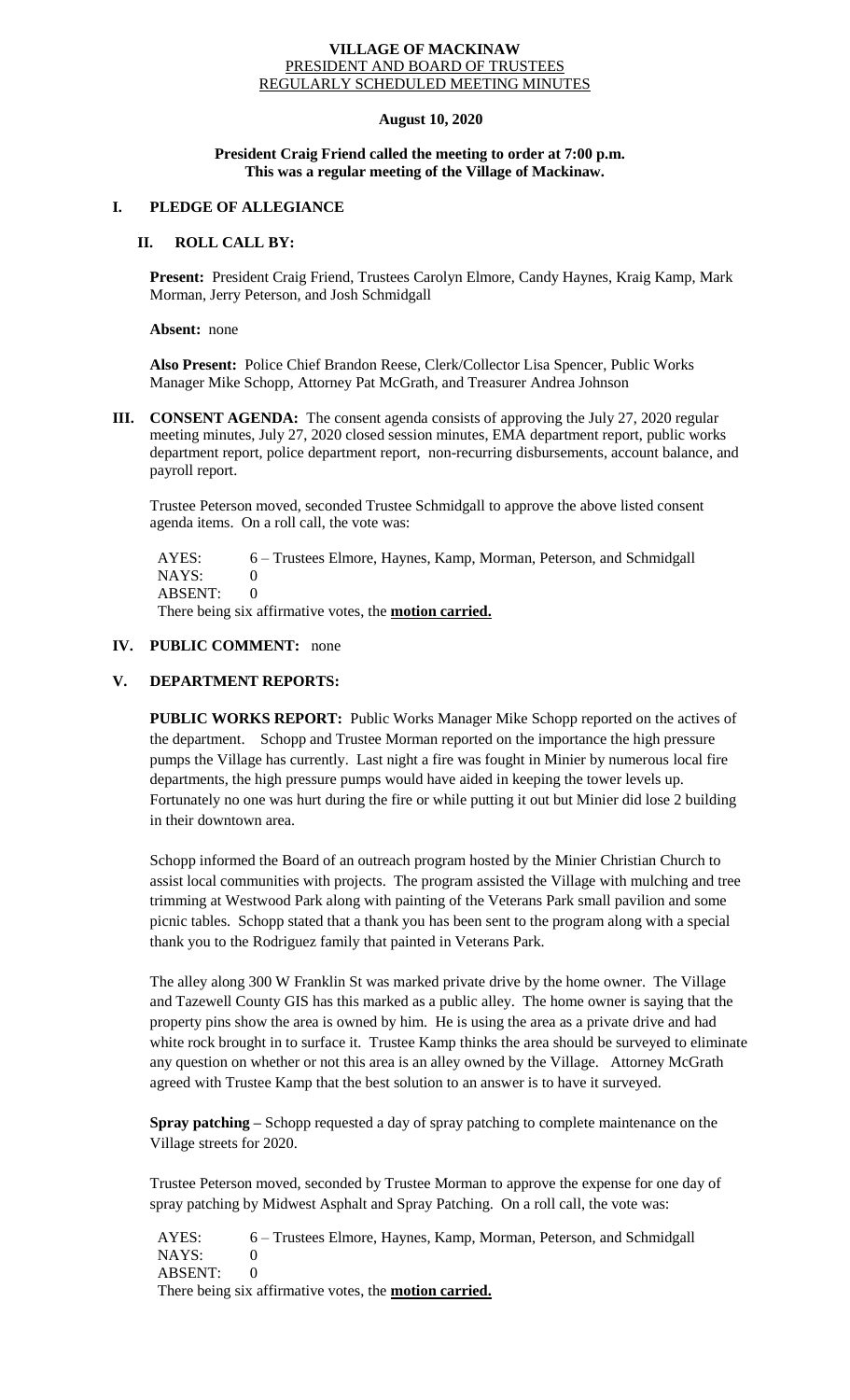**Bubbler for sewer lagoons –** Schopp received a quote for a Micro Bubble Diffusion aerator for the sewer lagoon. The equipment would promote biological treatment of the lagoon to decrease the organic sludge and enhance oxygen levels. The current equipment has issues of operating with such low water level and requires cleaning and maintenance. The MBD unit has no clogging issues and doesn't require monthly maintenance.

Trustee Morman moved, seconded by Trustee Elmore authorize the purchase of a new MBD-12S aerator for the sewer lagoons from WTR Solutions, LLC at a cost of \$8,850.00. This cost does include a two year warranty. On a roll call, the vote was:

AYES: 6 – Trustees Elmore, Haynes, Kamp, Morman, Peterson, and Schmidgall NAYS: 0 ABSENT: 0 There being six affirmative votes, the **motion carried.**

**Walking path to Country side estates trailer park –** President Friend asked the Board if a walking path from Country side estates trailer park is possible to keep people from walking along RT 9. There has been concerns regarding pedestrians not being seen and feels this could be a safety concern for residents. The Village does own a small portion of trees next to the school bus barn in the industrial part that a trail could go through to connect the trailer park to the industrial park. This would give an option for walking into town without having to walk along RT 9. The Board asked Public Works Manager Schopp to look into the cost and bring back to the Board for a vote. They continued to discuss options and cost factors such as a culvert in the ditch to possibly go along RT 9. Trustee Schmidgall recommended seeing the trailer park owner would be will to contribute to the cost.

**POLICE REPORT:** Police Chief Brandon Reese reported on the activities of the police department. Reese showed the Board that he added a section to his department report showing ordinance violations. The stated that he has created a spread sheet for use in the office showing addresses and violations so that all officers know what has been issued. The Impala is having issues with staying charged. The battery tested well, an issue was then found in the charge cord. The car is starting to have the same issue again so Trustee Kamp told Reese to purchase a new battery for the Impala. Reese updated the Board that he has posted a hiring notice for hiring a part time officer. He has not received any application yet for the position. Trustee Kamp asked him to contact other local departments and ask if any of their officers are looking for additional part time hours. The Board discussed the possibility of sending someone to part time officer training of no certified applicants apply.

#### **TREASURER'S REPORT:**

**Non-Recurring Bills -** Trustee Elmore moved, seconded Trustee Haynes to approve the nonrecurring bills. On a roll call, the vote was:

 AYES: 6 – Trustees Elmore, Haynes, Kamp, Morman, Peterson, and Schmidgall NAYS: 0 ABSENT: 0 There being six affirmative votes, the **motion carried.**

## **VI. PRESIDENT'S REPORT:**

**Microsoft Office 2019 for office –** This item was tabled.

**Walking path to Country side estates trailer park –** This item was discussed during Public Works Report.

**Police schedule -** President Friend asked Chief Reese to explain to the Board why a scheduling change had been done to put the department on four 10 hour days instead of five 8 hour days. Reese explained that he had previously discussed this with President Friend on how this would allow for more police coverage for the Village. This scheduling change was not brought before the Board prior to doing. Trustee Morman said that the chief is the face of the department and should be working 5 days a week. Trustees Kamp and Schmidgall stated that this needs to happen and he was hired to be here 5 days a week. Reese tried to answer their